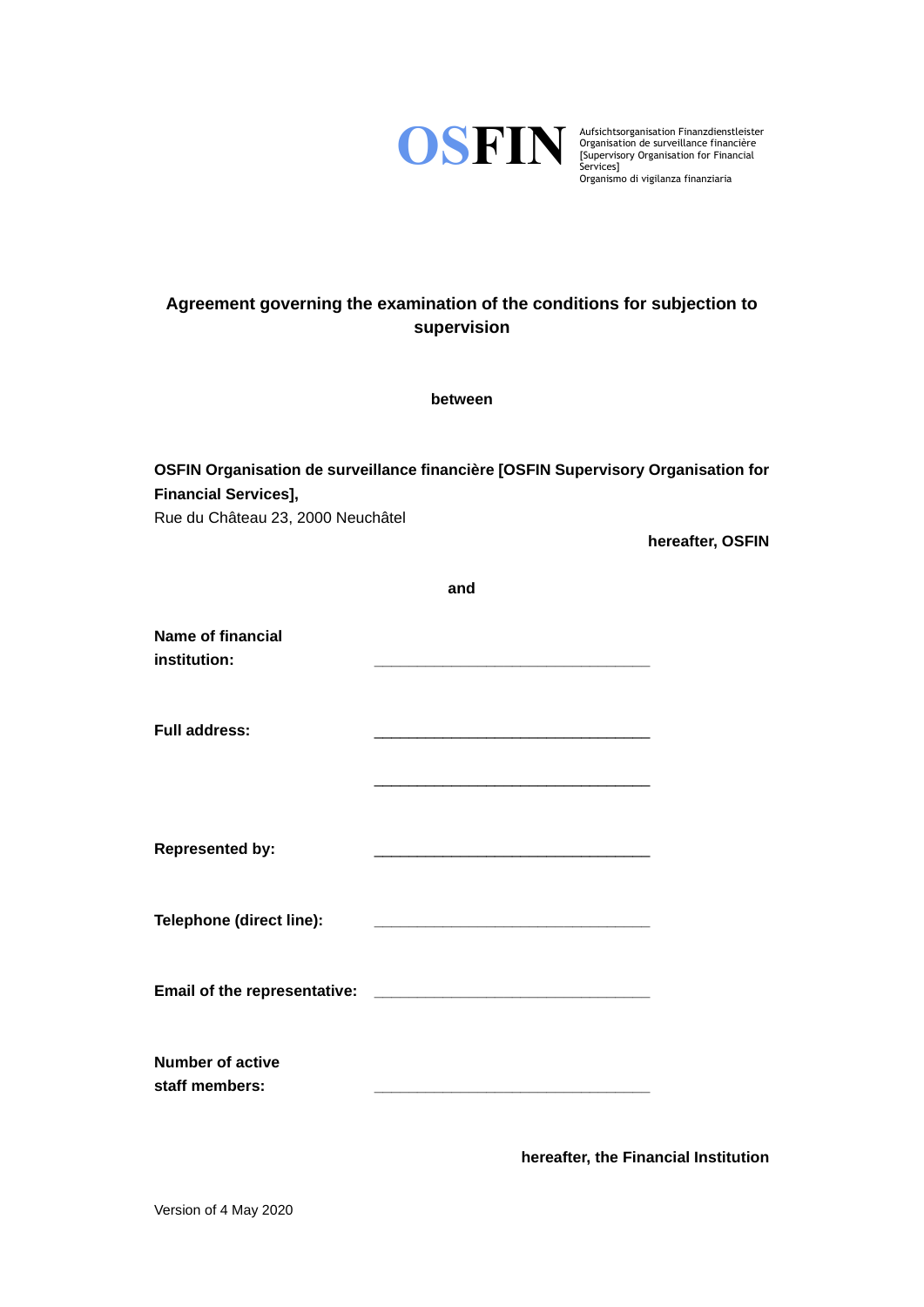# **1. Contractual object**

Portfolio managers and trustees are obliged, as Financial Institutions within the meaning of the FinIA [Swiss Federal Act on Financial Institutions], to obtain authorisation from FINMA and to submit to ongoing supervision by a supervisory organisation.

Portfolio managers and trustees must subject themselves to supervision by a supervisory organisation prior to filing the application for authorisation with FINMA; however, ongoing supervision only starts once authorisation has been obtained from FINMA.

This Agreement governs the relationship between OSFIN and the Financial Institution from such time when the application for subjection to supervision is filed until authorisation is granted by FINMA, and specifically the examination of the conditions for subjection to OSFIN supervision and the pre-examination of the conditions for authorisation by FINMA. A subsequent supervisory agreement shall set out the principles governing subjection to supervision and ongoing supervision.

## **2. Legal status of the Agreement**

This Agreement concluded between OSFIN and the operator subject to supervision is governed by private law.

#### **3. Conclusion of the Agreement**

This Agreement shall be concluded and any amendment to it shall be adopted in writing.

This Agreement must be validly signed and submitted to OSFIN in two original copies.

It shall be deemed to have been validly concluded upon signature by both parties.

# **4. Application for subjection to supervision**

By this Agreement, the Financial Institution instructs OSFIN to conduct an examination of the conditions for subjection to supervision and a pre-examination of the conditions for authorisation by FINMA.

In order to do so, the Financial Institution undertakes to file all documents required on the platform provided for this purpose by FINMA and to answer all additional requests for information or documents from OSFIN.

The Financial Institution is obliged to grant OSFIN access to the documents that it files on the platform provided by FINMA.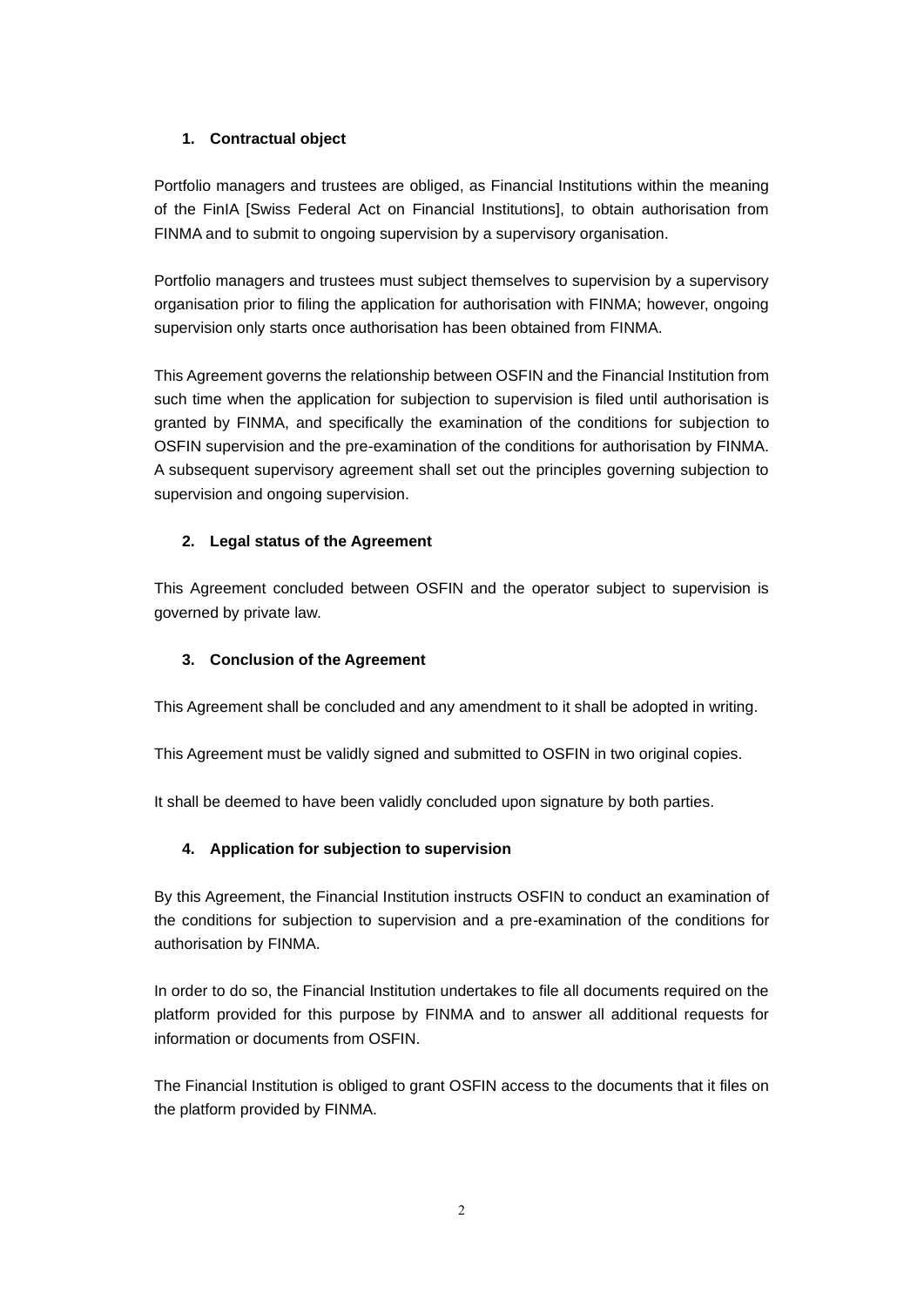## **5. Examination of the application for subjection to supervision**

OSFIN shall examine the conditions for subjection to supervision as soon as it has gained access to all of the necessary documents.

In signing Annex 1 to this Agreement, the Financial Institution authorises OSFIN to request from and to exchange with the self-regulatory body with which it is affiliated, FINMA or any other supervisory organisation any information or documents that may be necessary in order to examine the application.

# **6. Pre-examination of the conditions for FINMA authorisation**

In parallel with an examination of the conditions for subjection to supervision, OSFIN shall carry out a pre-examination of the conditions for FINMA authorisation and shall prepare the documents required for this purpose.

The Financial Institution shall provide OSFIN with all information necessary for the preexamination and shall make available all of the documents required.

# **7. Subjection to supervision**

Once the conditions for subjection to supervision have been met in the view of OSFIN, OSFIN shall draft a supervisory agreement with the Financial Institution in duplicate for signature. It shall set out the rights and obligations in relation to subjection to supervision and ongoing supervision.

The Financial Institution shall receive confirmation that the conditions for subjection to supervision have been met upon receipt by OSFIN of the signed supervisory agreement.

#### **8. Application for authorisation**

Upon receipt by it of confirmation that the conditions for subjection to supervision by OSFIN have been met, the Institution shall file an application for authorisation with FINMA.

The application must be filed within one month of receipt of confirmation concerning subjection to supervision. In the event of the failure to comply with this one-month deadline, OSFIN shall carry out a review of the conditions for authorisation at the cost of the Financial Institution once the application for authorisation has been submitted to FINMA.

After the application for authorisation has been filed, OSFIN shall submit the documents and information relating to its pre-examination to FINMA.

OSFIN shall not bear any liability for the failure by FINMA to grant authorisation should it consider that the conditions have not been met.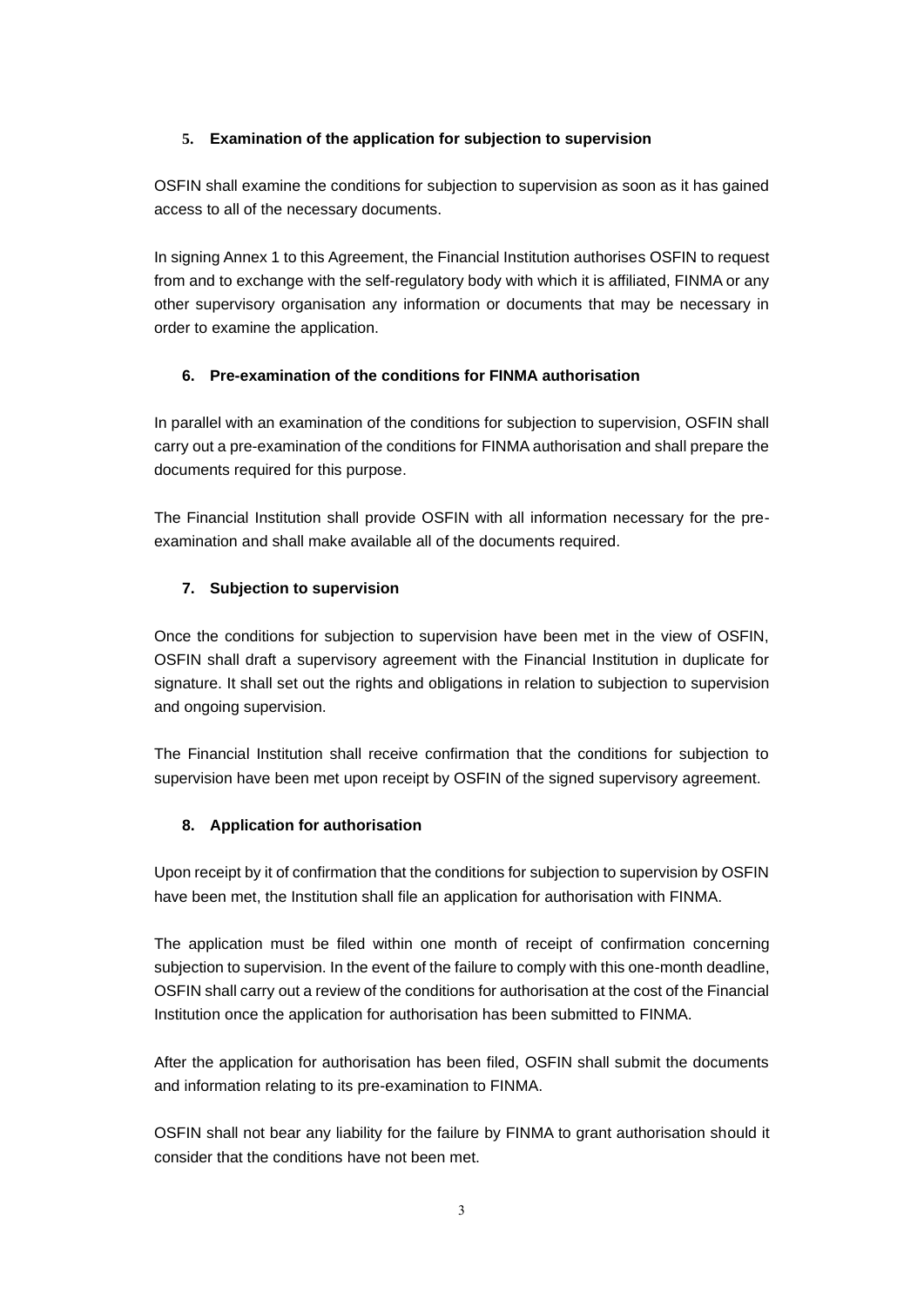## **9. Exhaustive nature and accuracy of data**

In signing this Agreement, the Financial Institution undertakes to submit OSFIN information that is exhaustive, accurate and authentic and confirms that the documents and information provided in relation to this request for examination are complete, accurate and authentic. Article 45 FINMASA [Swiss Financial Market Supervision Act] shall be applicable in the event of any breach.

# **10. Change in facts**

The Financial Institution undertakes to inform OSFIN in writing immediately, and within no more than 30 days at most, or any alteration or change liable to affect the accuracy and completeness of the data provided in relation to this request or that may occur at any time during subjection to supervision by OSFIN. It shall provide OSFIN without undue delay with documents substantiating any such changes.

## **11. Fees for examining whether the conditions have been met**

The fees for examining whether the conditions for subjection to supervision by OSFIN have been met along with the fees for the pre-examination of the conditions for authorisation shall be invoiced as a lump-sum charge depending upon the size of the Financial Institution.

Financial Institutions are sub-divided into four categories based on the number of active staff members in the area subject to authorisation.

| Category | Number of active staff members | Examination and pre-examination fees |
|----------|--------------------------------|--------------------------------------|
|          | 1-3 staff members              | CHF 3,300.00                         |
|          | 4-8 staff members              | CHF 5,300.00                         |
| 3        | 9-16 staff members             | CHF 7,300.00                         |
|          | >17 staff members              | at least CHF 9,300.00.               |

The Management shall establish the amount of the supervisory fees for category 4 depending upon the size of the Financial Institution, having regard to the number of active staff members and the turnover of the Financial Institution. The amounts applicable for category 4 may not be lower than the amounts specified above.

These fees shall be invoiced upon the submission to OSFIN of this Agreement following signature by the Financial Institution; the relevant invoice shall be issued by OSFIN along with a countersigned copy of this Agreement.

No examination of the file shall be carried out until OSFIN has received payment of the fees.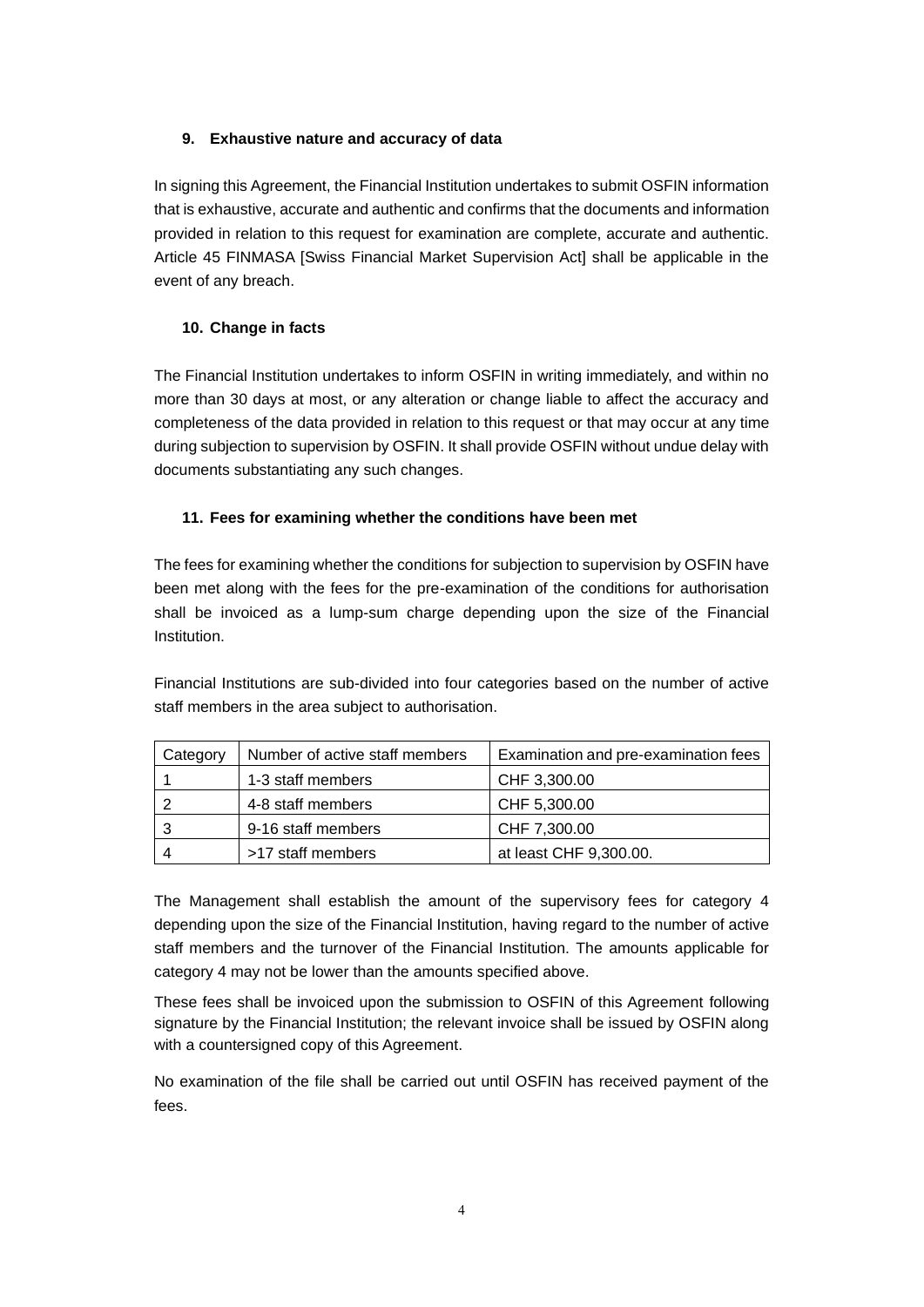## **12. Transitory provisions**

The supervisory fees stipulated in clause 11 for any Institutions that were already affiliated with a self-regulatory body upon the entry into force of the FinSA [Swiss Federal Act on Financial Services] / FinIA and that benefit from the three-year time limit for subjection to a supervisory organisation shall be subject to a multiplier, which shall change over time:

- In 2020, a multiplier of 0.5;
- In 2021, a multiplier of 1;
- In 2022, a multiplier of 2;
- From 2023, a multiplier of 1.

# **13. Additional fees for file review**

In the event of the failure to comply with the time limit of one month laid down in clause 8 of this Agreement, OSFIN shall charge for file review on the basis of the time worked at the following hourly rates:

- Director CHF 275.00 per hour
- Deputy Director CHF 250.00 per hour
- Specialist Official CHF 250.00 per hour
- Secretariat CHF 120.00 per hour

File review shall entail ensuring that the information relating to the examination of the conditions for subjection to supervision or the pre-examination of the conditions for authorisation are up to date before subjection to supervision is approved or the application for authorisation is submitted to FINMA.

Confirmation of subjection to supervision or the submission to FINMA of the documents and information relating to the pre-examination shall be conditional upon the payment of the fees invoiced.

# **14. VAT**

The costs provided for under this Agreement do not include VAT, which shall be charged at the applicable rate.

# **15. Term of the Agreement**

This Agreement has been concluded on an open-ended basis.

# **16. Automatic expiry**

This Agreement shall expire automatically upon receipt of authorisation by FINMA.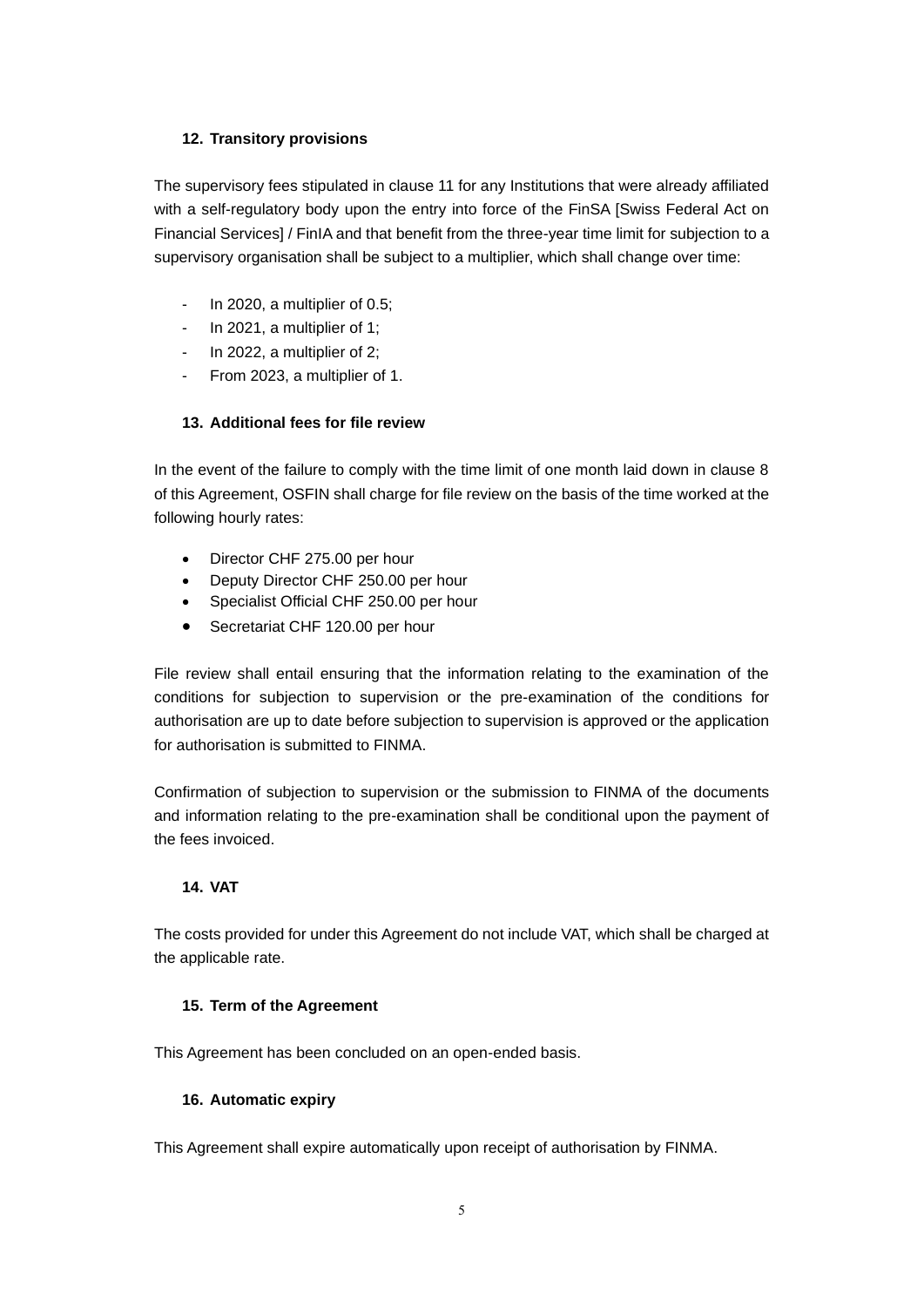## **17. Ordinary termination by the Financial Institution**

The Agreement may be terminated by the Financial Institution at any time in writing with immediate effect or with reference to a specific date.

In the event of termination by the Financial Institution, there shall be no entitlement to the reimbursement of any fees previously paid and any outstanding invoices shall remain payable.

The results of the pre-examination shall not be transmitted to any Financial Institution that terminates the Agreement before its application for authorisation has been filed.

## **18. Ordinary termination by OSFIN**

OSFIN may terminate this Agreement at any time with immediate effect or with effect from any particular date exclusively for the following reasons:

- the Financial Institution has failed to pay any amounts invoiced by OSFIN notwithstanding two reminders, one of which must have been sent by registered letter and include a threat of termination of the Agreement;
- it is no longer possible to contact the Financial Institution using the contact details most recently provided, or respectively through its representative as indicated in this Agreement;
- the Financial Institution no longer has the necessary bodies and no longer fulfils the conditions for inclusion in the Commercial Register;
- the Financial Institution has been placed into liquidation;
- the Institution no longer fulfils the conditions for the issue of confirmation concerning compliance with the conditions for subjection to supervision;
- the Financial Institution has not completed its application for subjection to supervision within the time limit set;
- the Institution no longer fulfils the conditions for subjection to supervision; or
- the Financial Institution has not filed its application for authorisation with FINMA within six months of confirmation that the conditions were met.

In the event of termination by OSFIN, there shall be no entitlement to the reimbursement of any fees previously paid and any outstanding invoices shall remain payable.

#### **19. Applicable law**

This Agreement shall be governed by Swiss law.

Location, date:

Valid signature of the Financial Institution Signature of OSFIN